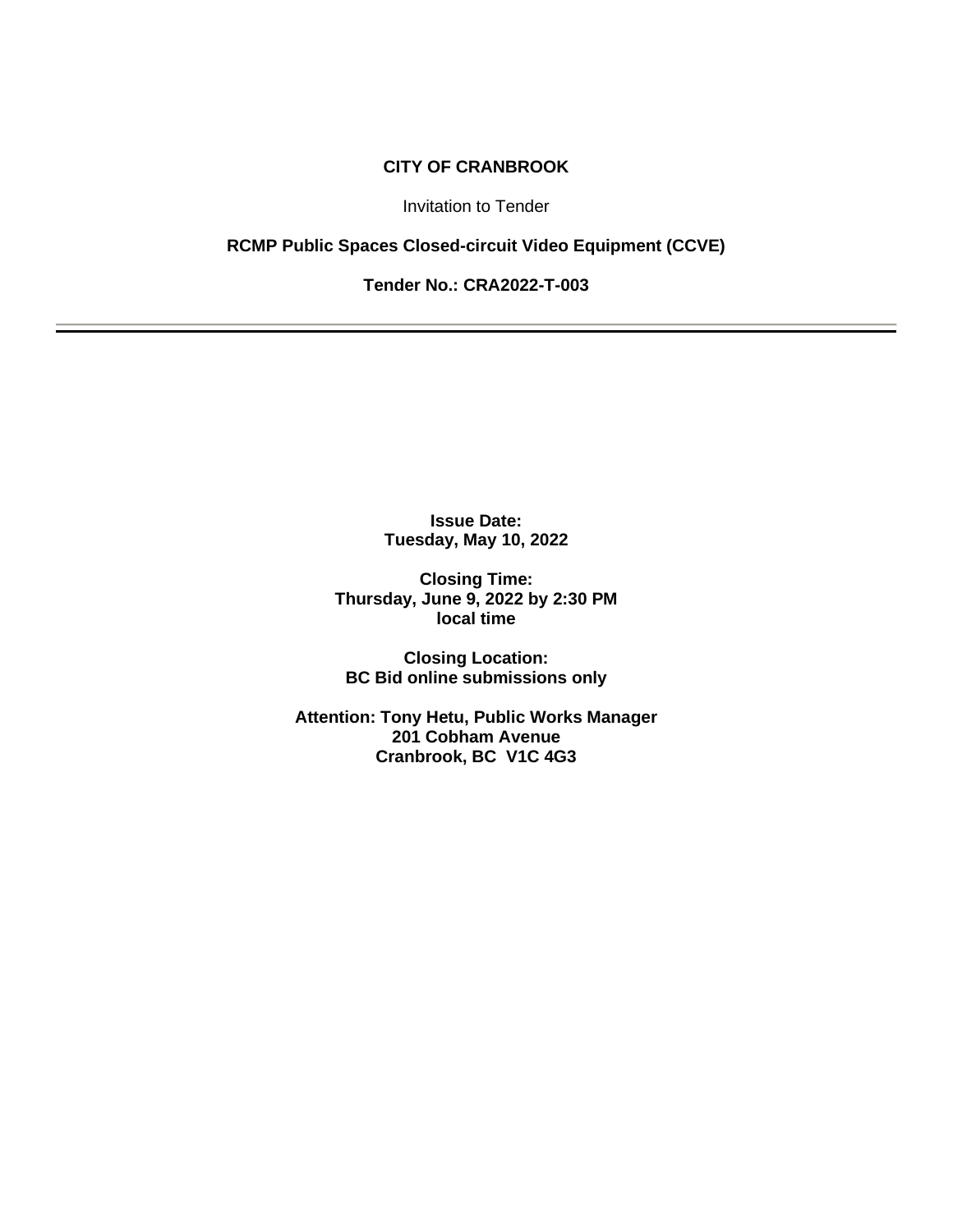# **TABLE OF CONTENTS**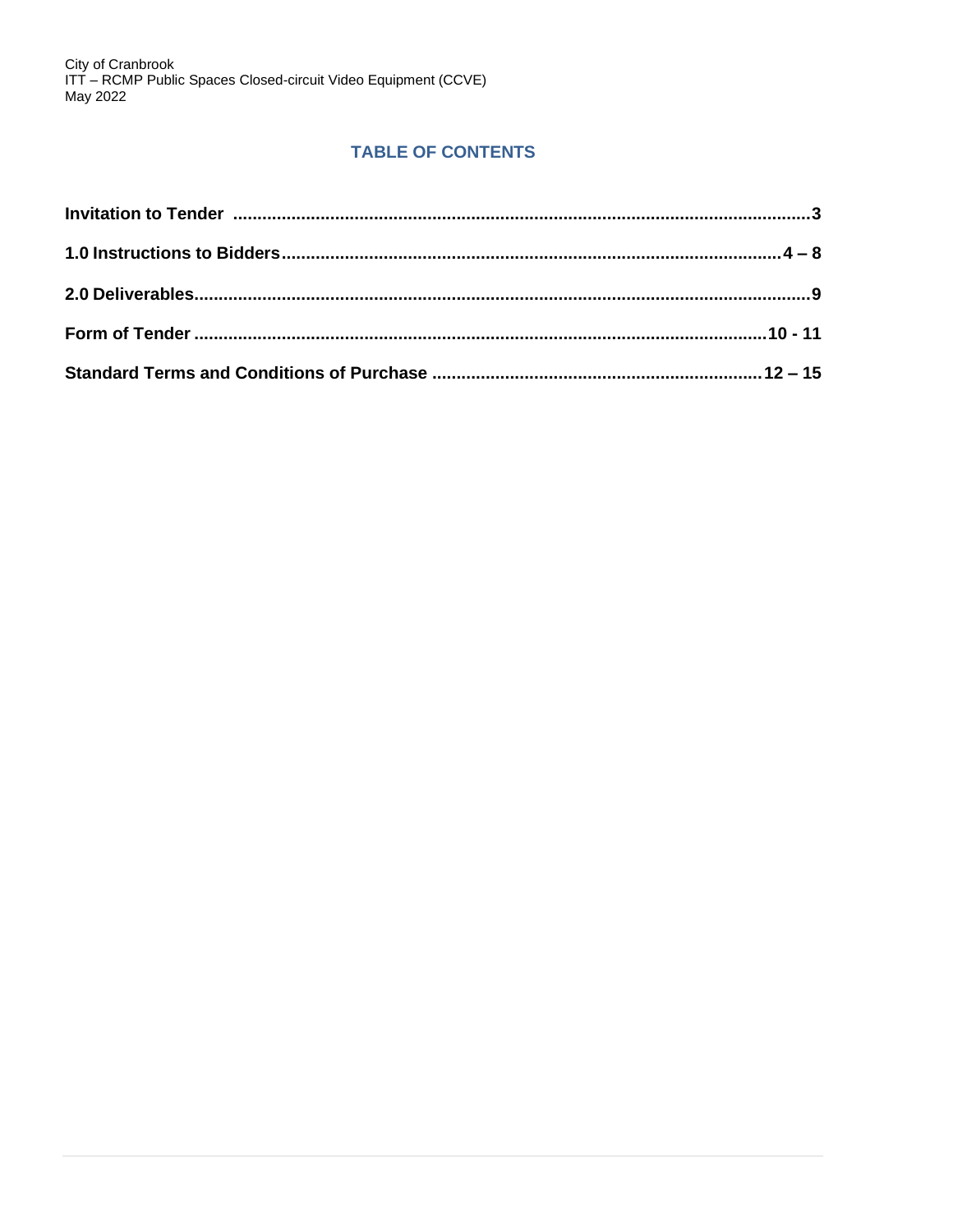

## **INVITATION TO TENDER**

## **RCMP Public Spaces Closed-circuit Video Equipment (CCVE)**

## **TENDER NO. CRA2022-T-003**

Sealed Tenders marked **"TENDER NO. CRA2022-T-003 RCMP PUBLIC SPACES CLOSED-CIRCUIT VIDEO EQUIPMENT (CCVE)"** will be received electronically via BC Bid (**"the Closing Location"**), prior to 2:30 p.m., local time on Thursday, June 9, 2022 (**"the Closing Time"**).

This Invitation to Tender comprises of supplying equipment as outlined in Section 2 of this ITT.

Tender documents are available from the City of Cranbrook website [www.cranbrook.ca](http://www.cranbrook.ca/) or on BC Bid.

Melissa Smith, CPA, CA Financial Services Manager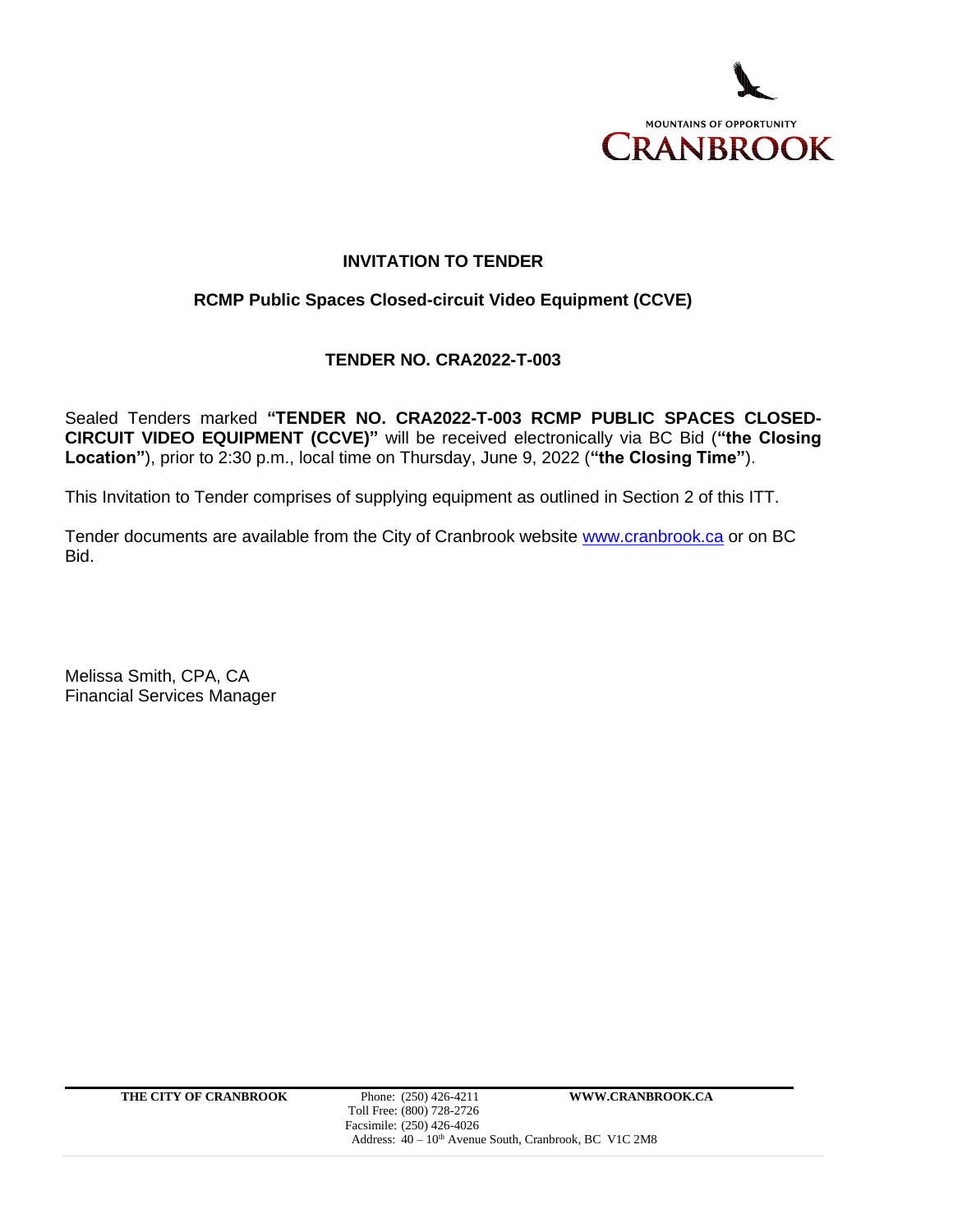## **1.0 INSTRUCTION TO BIDDERS**

## **1.1 Definitions**

Throughout this Invitation to Tender, the following definitions apply:

- a) "Addenda" means all additional information regarding this ITT including amendments to the ITT;
- b) "BC Bid" means the BC Bid website located at [www.bcbid.gov.bc.ca;](http://www.bcbid.gov.bc.ca/)
- c) "Bidder" means a person or entity with the legal capacity to contract, that submits, or intends to submit, a tender in response to this ITT;
- d) "City" means the Corporation of the City of Cranbrook;
- e) "Closing Location" includes the location indicated on the cover page of this ITT or BC Bid, as applicable;
- f) "Closing Time" means the closing time and date for this ITT as set out on the cover page of this ITT;
- i) "Invitation to Tender" or "ITT" means the solicitation described in this document, including any attached or referenced appendices, schedules or exhibits and as may be modified in writing from time to time by the City by Addenda;
- j) "Must, "mandatory, or "required" means a requirement that must be met in order for a tender to receive consideration;
- k) "Tender" means a written response to the ITT that is submitted by a Bidder.

## **1.2 Delivery of Tenders**

Tenders **MUST** be in English and **MUST** be submitted using the submission method below:

*BC Bid Electronic Submission:* Bidders may submit an electronic tender using BC Bid. Tenders must be submitted in accordance with BC Bid and e-bidding key requirements (found at [www.bcbid.gov.bc.ca\)](http://www.bcbid.gov.bc.ca/). Only pre-authorized electronic bidders registered on the BC Bid system can submit an electronic tender. Use of an e-bidding key is effective as signature.

Email and facsimile submissions will not be accepted.

All tender submissions **MUST** include a completed and signed **Form of Tender** and completed specification sheets.

There will be no public opening for this ITT.

### **1.3 Submission of Tender**

- a) Tenders **MUST** be submitted before the Closing Time to the Closing Location using the submission method set out in Section 1.2 of this ITT. The Bidder is solely responsible for ensuring that, regardless of submission method selected, the City receives a complete tender, including all attachments or enclosures, before the Closing Time.
- b) For BC Bid electronic submissions, the following applies: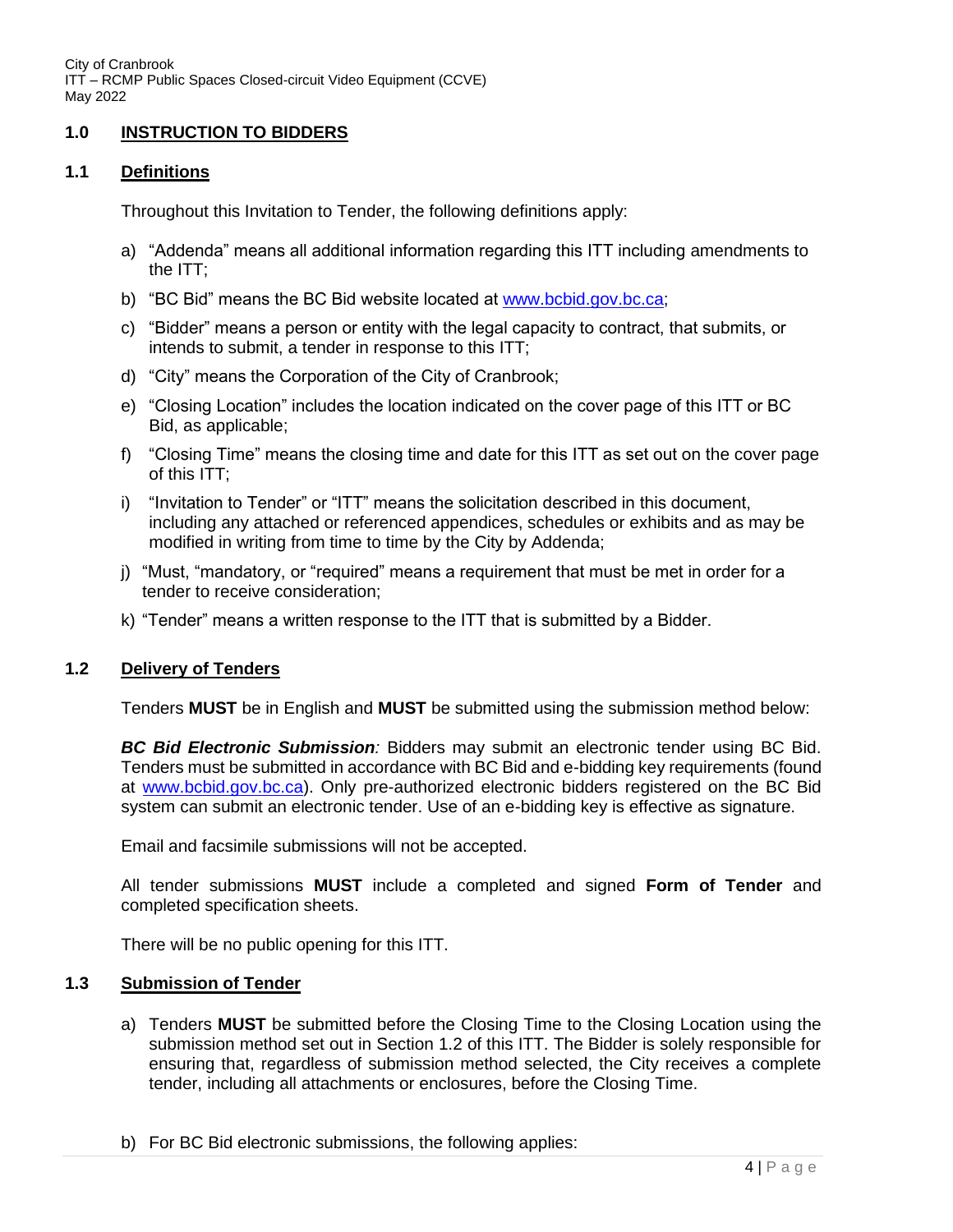- i. The maximum size of each attachment must be 100 MB or less;
- ii. If the file size of an electronic submission exceeds the applicable maximum size, the Bidder may make multiple submissions (BC Bid upload) to reduce attachment file size to be within the maximum applicable size; and
- iii. Bidders submitting by electronic submission are solely responsible for ensuring that any attachments are not corrupted. The City may reject proposals that are compressed, cannot be opened or that contain viruses, malware or corrupted attachments.
- c) Only pre-authorized e-bidders registered on BC Bid can submit electronic bids on BC Bid. BC Bid is a subscription service (\$150 per year) and the registration process may take two business days to complete. If using this submission method, Bidders should refer to the BC Bid website or contact the BC Bid Helpdesk at 1-800-663-7867 for more information. An electronic tender submitted on BC Bid must be submitted using the e-bidding key of an authorized representative of the Bidder. Using the e-bidding key of a subcontractor is not acceptable.
- d) The City strongly encourages Bidders using electronic submissions to submit proposals with sufficient time to complete the upload and transmission of the complete tender package and any attachments before the Closing Time.
- e) The Bidder bears all risk associated with delivering its Tender by electronic submission, including but not limited to delays in transmission between the Bidder's computer and BC Bid.
- f) The Tender **MUST** be signed by the Bidder and should bear the date of signing. If the Bidder is:
	- i. a company, the full company name and the name, signature and title of the authorized signing officer **MUST** appear on the Form of Tender;
	- ii. a partnership, all the partners **MUST** sign and print their names on the Form of **Tender**
	- iii. a limited partnership, one or more of the general partners **MUST** sign and print their name(s) on the Form of Tender and include the business name of the partnership; or
	- iv. an individual or sole proprietorship, the individual or sole proprietor **MUST** sign and print their name and where appropriate, include the name of the sole proprietorship.

If requested by the City, the Bidder will provide either proof of signing authority or a notarized partnership declaration.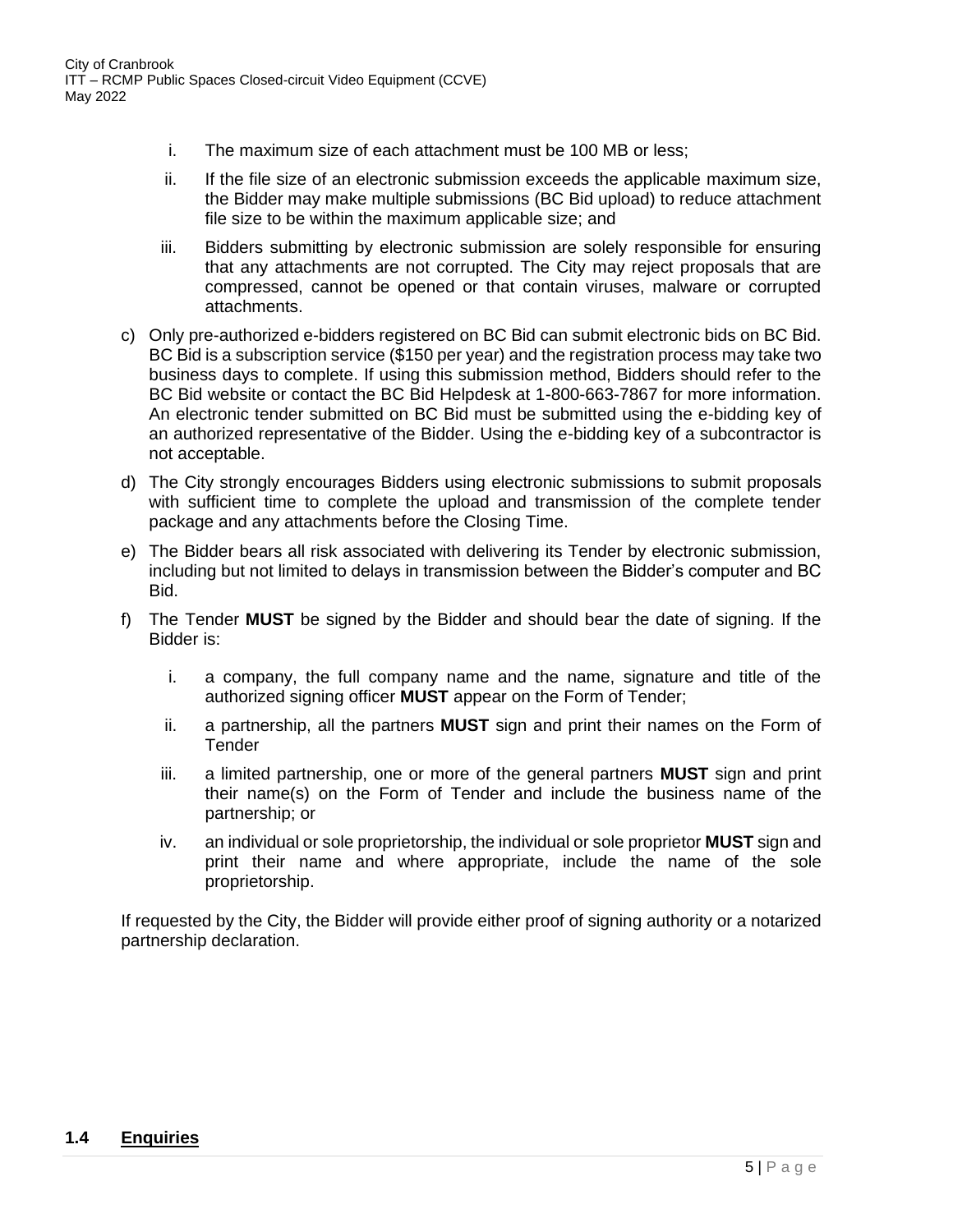> Enquiries related to this ITT, including any requests for information or clarification may only be directed in writing to the following person who will respond if time permits before the Closing Time. Information obtained from any other source is not official and should not be relied upon. Enquiries and any responses providing new information will be recorded and posted to BC Bid and on the City website.

Melissa Smith, Financial Services Manager Phone: (250) 489-0265 Email: [msmith@cranbrook.ca](mailto:msmith@cranbrook.ca)

The cut-off for submitting any questions relating to this ITT will be 48 hours before the Closing Time. Questions received after this time may not be answered.

## **1.5 Acceptability of Tender**

In addition to any other reservation of rights set out in the ITT, the City, in its' sole discretion, reserves the right:

- a) to reject any or all Tenders, or any part thereof;
- b) to reject a Tender even if it is the only one received;
- c) to accept a Tender which is not the lowest Tender;
- d) to accept all or any part of a Tender;
- e) to waive any informality in the Tenders;
- f) where the City determines that all Tender prices are too high, to reject all Tenders; and
- g) to accept any Tender that is in the best interest of the City.

Tenders that are incomplete, illegible, and obscure or contain qualifying words, clauses, omissions or other irregularities may be rejected as informal. In case of mistake in extension of price, unit price will govern.

If a Tender contains a defect or fails in some way to comply with the requirements of the ITT, which in the sole discretion of the City is not material, the City may waive the defect and accept the Tender.

The Tender shall be open for acceptance for a period of sixty (60) days from the date of closing of this ITT.

An acceptance mailed to the successful bidder within the time for acceptance specified above results in a binding contract without further action by either party.

## **1.6 Bid Pricing**

Unless otherwise specified herein by the City of Cranbrook, all prices quoted are to be net prices in Canadian funds including Canadian Customs duties, and are to be F.O.B. including delivery charges to the destination as indicated.

The City reserves the right to terminate this contract based on unacceptable price increases during the contract period.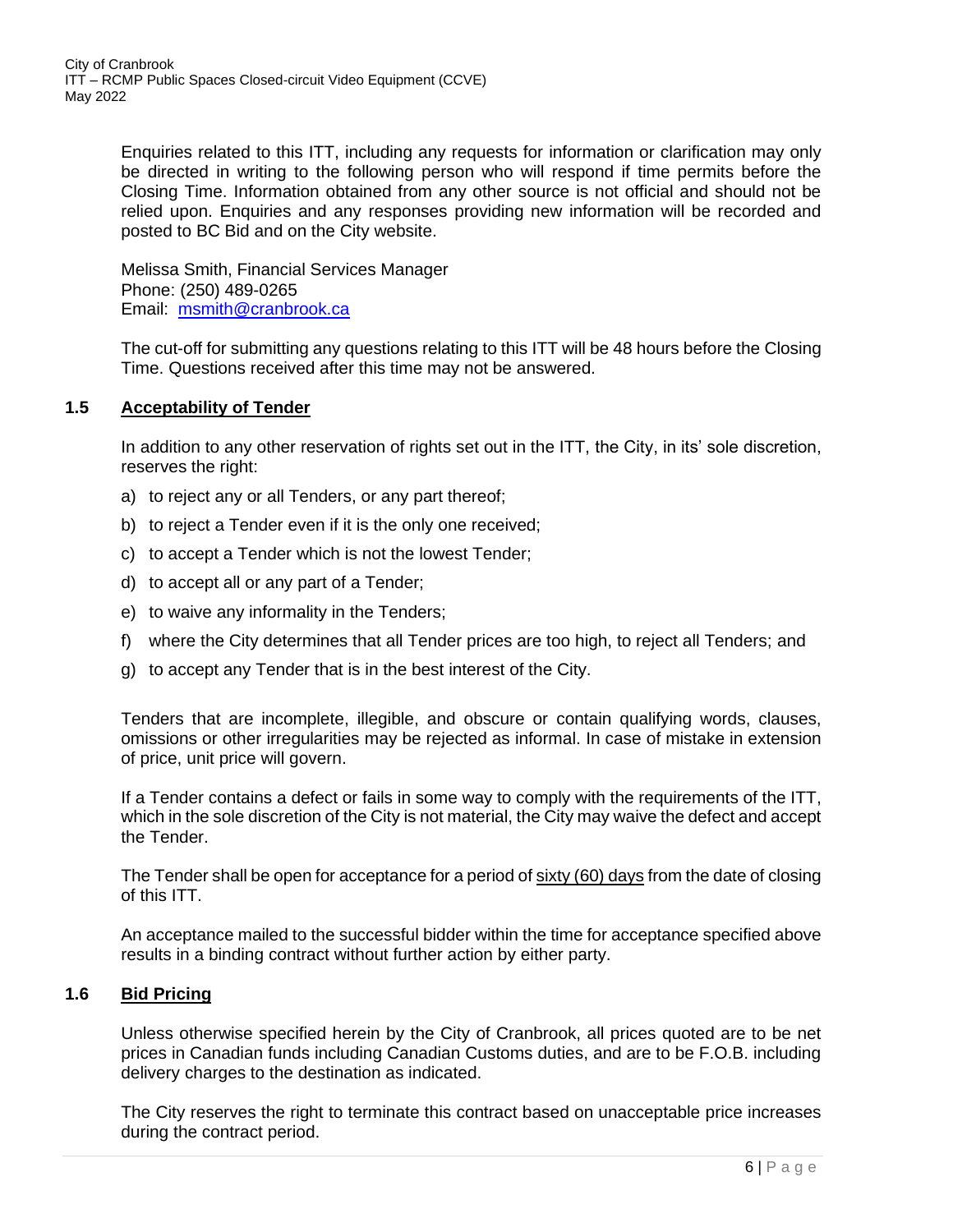## **1.7 Addenda**

All Addenda will be posted on the City's website and BC Bid. It is the sole responsibility of the Bidder to check for Addenda. Bidders are strongly encouraged to subscribe to BC Bid's email notification service to receive notices of Addenda.

### **1.8 Withdrawal**

Tenders may be withdrawn by written notice only, provided such notice is received by the Financial Services Manager prior to the time set for the opening of tenders. Upon closing time, all tenders become irrevocable. By submission of a Tender, the Bidder agrees that should they be successful, that Bidder will enter into a contract with the City of Cranbrook.

### **1.9 Amendment of Tenders**

A Bidder may amend or revoke a Tender by giving written notice, delivered by hand, mail or fax to:

The Corporation of the City of Cranbrook  $40 - 10$ <sup>th</sup> Avenue South Cranbrook, BC V1C 2M8 Attention: Information Systems Manager Fax: 250-426-4026

An amendment or revocation that is received after the Closing Time shall **NOT** be considered and shall **NOT** affect a Tender as submitted.

An amendment or revocation **MUST** be signed by an authorized signatory of the Bidder.

Any amendment that expressly or by inference discloses the Bidder's Tender price or other material element of the Tender such that, in the opinion of the City, the confidentiality of the Tender is breached, will invalidate the entire Tender.

If an amendment or revocation is sent by fax, the Bidder assumes the entire risk that equipment and staff at the receiving office properly received the fax containing the amendment or revocation before the Closing Time. The City shall not be liable to any Bidder if for any reason a fax is not properly received.

### **1.10 Bid Clarifications**

The City in its sole discretion reserves the right to clarify any bid after closing and prior to award.

## **1.11 Conflict of Interest**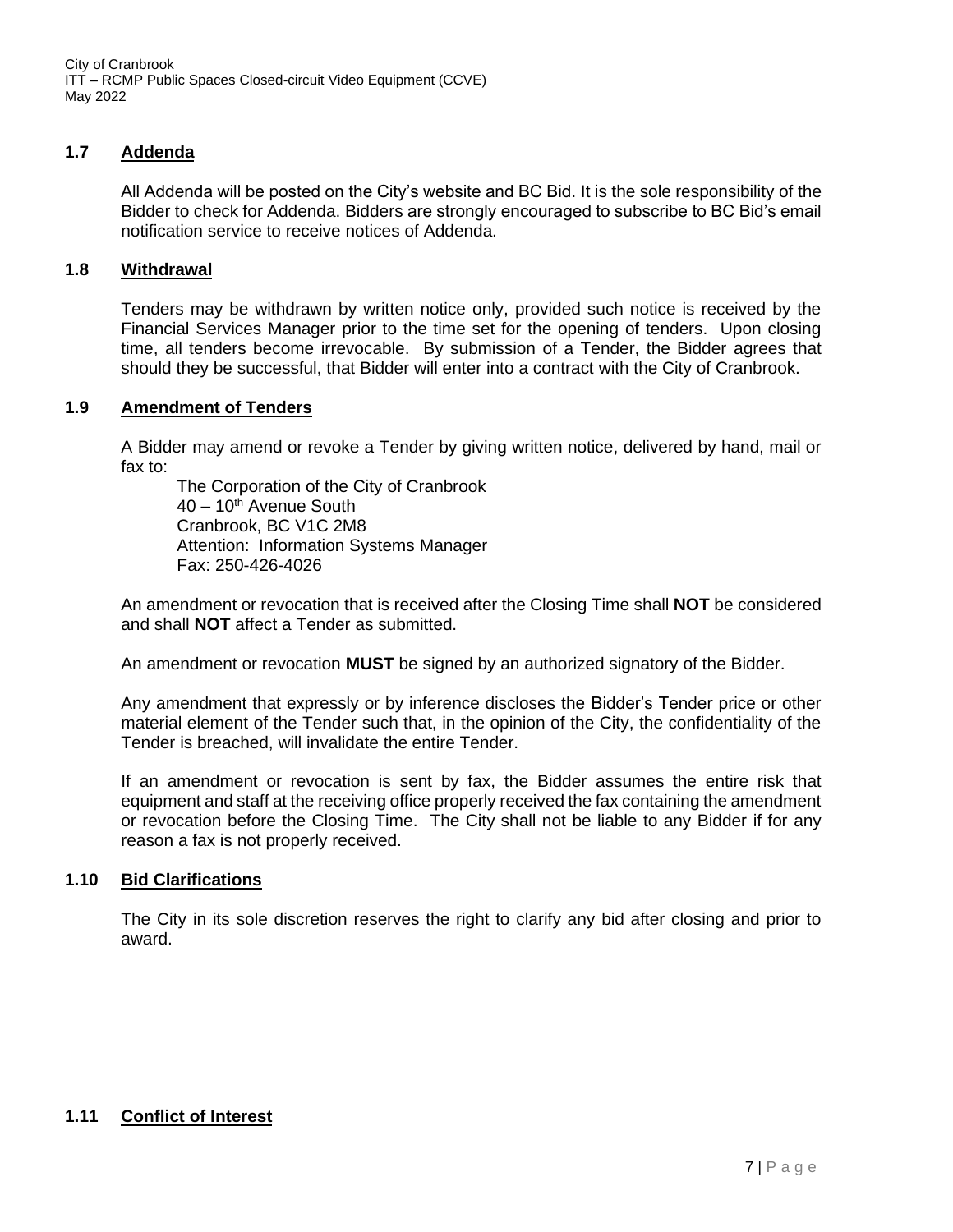> By submitting a Tender, the Bidder warrants that neither it nor any of its officers or directors, or any employee with authority to bind the Bidder, has any financial relationship or affiliation with any elected or appointed official or employee of the City or their immediate families which might in any way be seen by the City to create a conflict. If such a relationship does exist it must be declared and the City, in its sole discretion, will determine if a conflict of interest exists.

## **1.12 Service Contracts**

If this ITT is for, or includes, a contracted service, Bidders shall note:

### 1.12.1 Liability Insurance

The successful Bidder must provide to the City proof of minimum \$2 million General Liability Insurance with the City named as an additional insured party. The City reserves the right to modify the type of insurance coverage and amount coverage (which may include increasing the amount of coverage) required to be carried by the successful Bidder.

### 1.12.2 Worksafe BC

The successful Bidder must provide to the City its Worksafe BC registration number, which must cover all workers, shareholders, directors, partners, subcontractors and other individuals employed or engaged in the performance of the work.

## 1.12.3 Indemnity

For the purpose of any contract the City may enter into with the successful Bidder, the contractor must indemnify and hold harmless the City, its employees and agents, from any or all claims, demands, actions, and costs whatsoever that may arise, directly or indirectly out of any act or omission of the contractor, its employees, or agents, in the performance by the contractor of the work set out in this ITT. Such indemnification must survive termination of the contract.

## **1.13 Trade Agreements**

This Tender has been issued in compliance with the City of Cranbrook Purchasing Policy No. 40-501 and meets the requirements of the Canadian Free Trade Agreement and the New West Partnership Trade Agreement.

## **1.14 Freedom of Information**

Without limiting other obligations under the *Freedom of Information and Protection of Privacy Act* and any other enactments that may apply to the City or the Bidder or to both, and despite any promises or commitment by the City to preserving the confidentiality of information to the extent permitted by law, the Bidder acknowledges that any information provided to the City in relation to this RFP, or that is created, produced, negotiated or otherwise comes within the City's custody or under its control pursuant to this RFP, may be subject to a legal requirement to disclose the information pursuant to a request for access under that Act.

## **2.0 DELIVERABLES**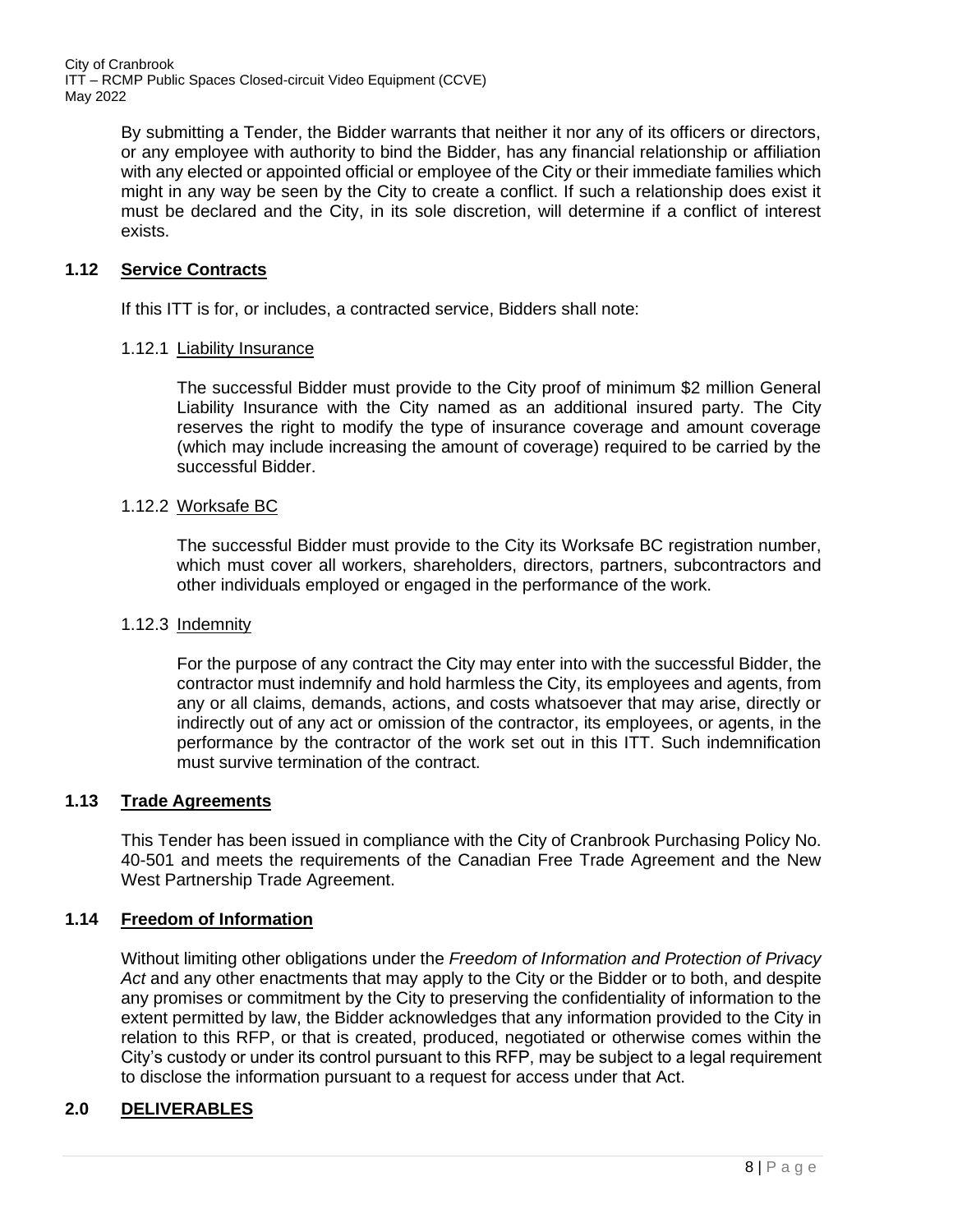## 2.1 **Scope of Work**

To supply, deliver and install a new closed-circuit video equipment (CCVE) system, as per drawings and specifications (see below).

### 2.2 **Objective**

Ideally, all work to be commissioned as a part of this Tender will be completed prior to December 31, 2022.

### 2.3 **Site Visit**

A site visit is not mandatory. Those interested in completing a site visit are asked to contact Tony Hetu at [tony.hetu@cranbrook.ca](mailto:tony.hetu@cranbrook.ca) to schedule a site visit.

### 2.4 **Security Clearance**

The contractor must provide workforce that already have, or will submit application to have, personal clearance to work at an RCMP facility at the requisite level. Contact Sergeant Shayne Parker to acquire or for more information [Shayne.Parker@rcmp-grc.gc.ca](mailto:Shayne.Parker@rcmp-grc.gc.ca) or (250) 489-3471.

### 2.5 **References**

Contractor shall provide a minimum of three references of similar projects, including at least one reference of work done within a RCMP facility secure area.

### 2.6 **Drawings and Specifications**

Due to the secure nature of the project, please contact Tony Hetu at (250) 489-0252 or [tony.hetu@cranbrook.ca](mailto:tony.hetu@cranbrook.ca) to obtain the drawings and specifications. Only contractors who have adequate security clearance will be provided the documents.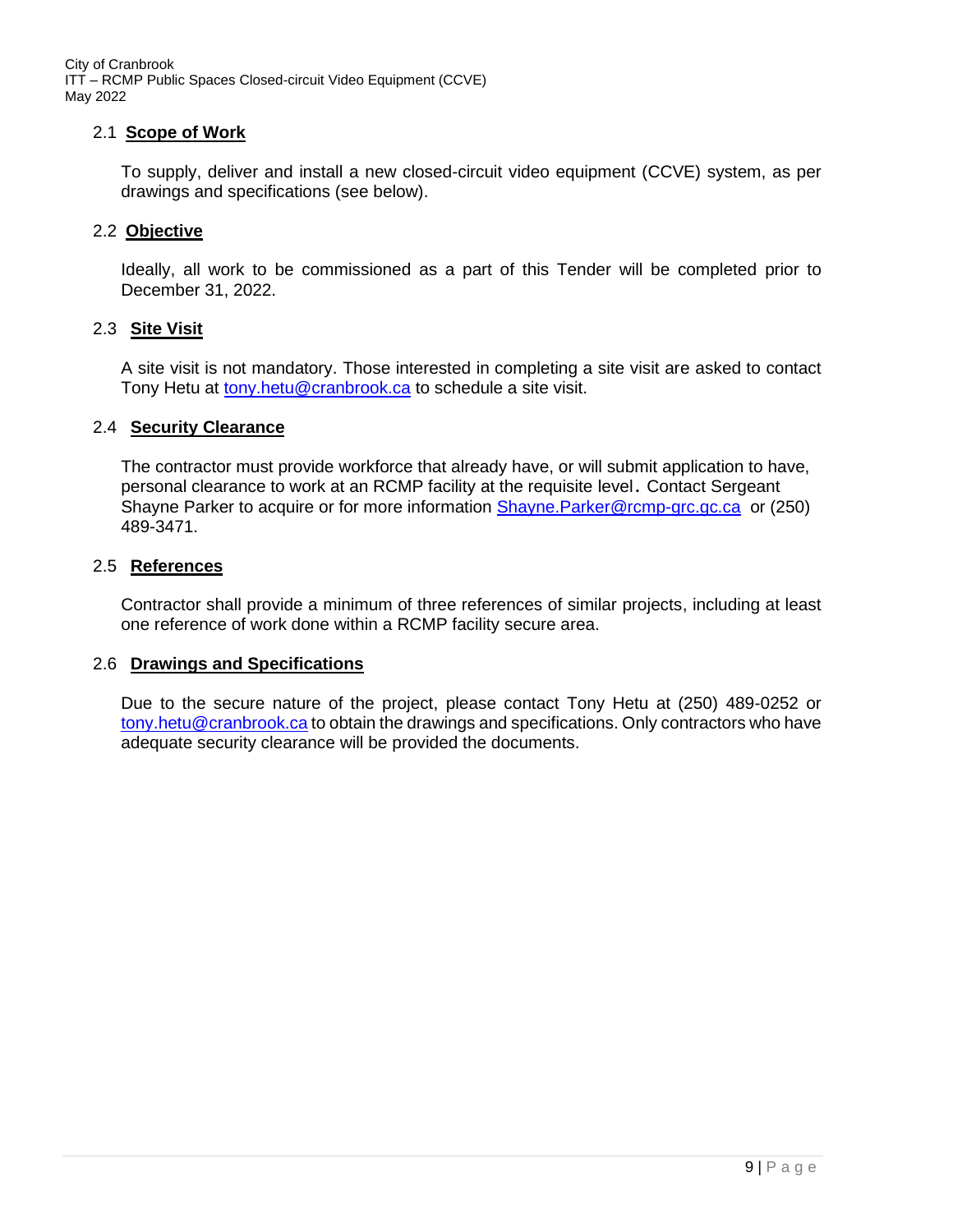

## **FORM OF TENDER**

### **RCMP PUBLIC SPACES CLOSED-CIRCUIT VIDEO EQUIPMENT (CCVE)**

### **TENDER NO. CRA2022-T-003**

The undersigned Bidder having carefully read, examined and understood the Instructions to Bidders, Specifications, and City of Cranbrook Standard Terms and Conditions of Purchase, hereby agrees to the same and offer to supply and deliver, complete, the specified products, titled "RCMP Public Spaces Closedcircuit Video Equipment (CCVE)" for the Tendered Unit Price, F.O.B. F.O.B. Cranbrook RCMP Detachment, 31-11th Ave. S. Cranbrook, BC:

| <b>Tendered Price</b> |  |
|-----------------------|--|
| <b>GST</b>            |  |
| <b>PST</b>            |  |
| <b>TOTAL COST</b>     |  |

Our tendered price is valid for 60 days past the Closing Date.

The total cost of the goods shall include the supply of materials, labour, supervision, equipment, overhead, plant and profit, and delivery and shall represent the entire cost to the City for the complete supply and delivery of the goods as outlined in the ITT.

The Bidder declares that this Tender is made without any connection, knowledge, comparison of figures or arrangements with any other person or persons making a Tender for the same work. The Bidder further declares that no member or officer of the City is, shall be, or may become directly interested in any portion of the contract, or in any of the profits to be derived therefrom.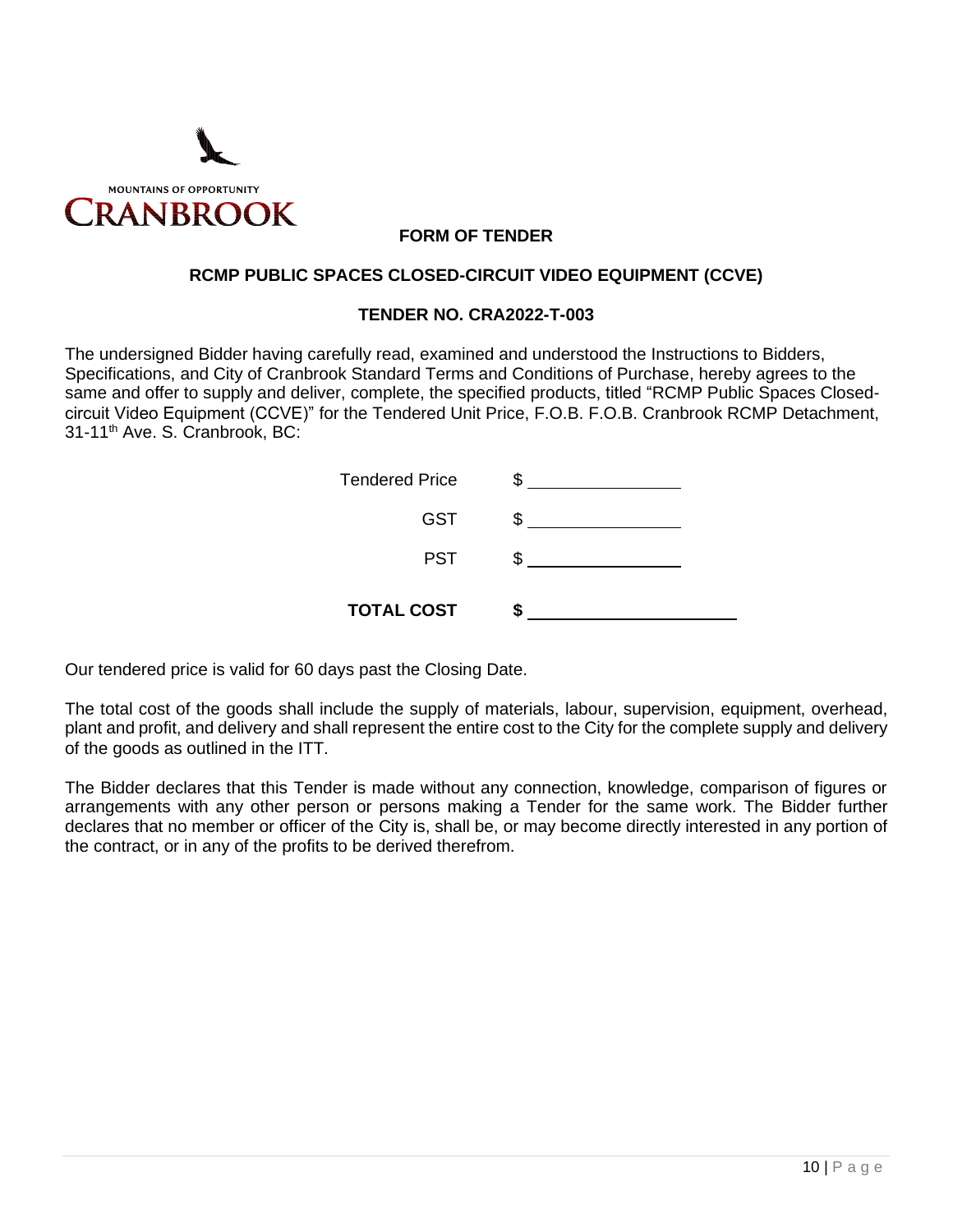City of Cranbrook Form of Tender – RCMP Public Spaces CCVE Page 2 of 2

### Schedule of Addenda

The Bidder states that he has received the following Addenda which have been considered and taken into account in determining the prices proposed in the Form of Tender. The Addenda are issued by or on behalf of the City.

| ADDENDUM# | <b>DATE ISSUED</b> | <b>NUMBER OF PAGES</b> |  |  |
|-----------|--------------------|------------------------|--|--|
|           |                    |                        |  |  |
|           |                    |                        |  |  |
|           |                    |                        |  |  |
|           |                    |                        |  |  |

The Bidder hereby accepts and agrees to these Addenda which form part of the completed ITT.

| <b>Name &amp; Title of Authorized</b> |                                                                                                                      |  |    |
|---------------------------------------|----------------------------------------------------------------------------------------------------------------------|--|----|
|                                       |                                                                                                                      |  |    |
| <b>Address:</b>                       | <u> 2000 - 2000 - 2000 - 2000 - 2000 - 2000 - 2000 - 2000 - 2000 - 2000 - 2000 - 2000 - 2000 - 2000 - 2000 - 200</u> |  |    |
|                                       |                                                                                                                      |  |    |
|                                       | Telephone: ______________________________Email:_________________________________                                     |  |    |
|                                       |                                                                                                                      |  | 20 |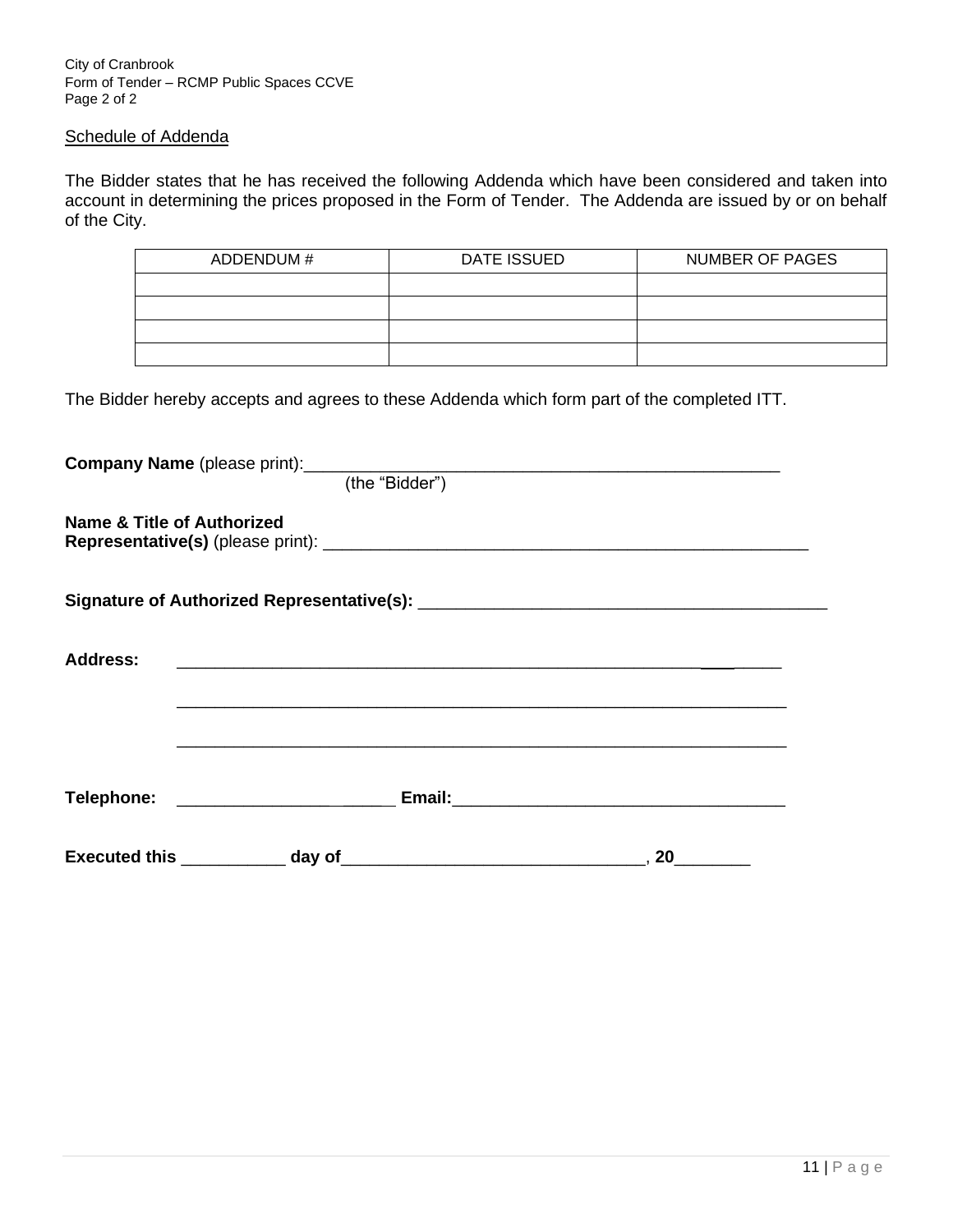### **THE CORPORATION OF THE CITY OF CRANBROOK STANDARD TERMS AND CONDITIONS OF PURCHASE**

### **Offer and Acceptance:**

The Supplier, by the acceptance of a contract and/or purchase order enters into a binding agreement of purchase and sale with the City of Cranbrook (the "City") for the supply of the goods and services subject to these terms and conditions.

The City's placement of the contract and/or purchase order with the Supplier is expressly conditioned upon the Supplier's acceptance of all the terms and conditions.

### **1. Purchase Orders:**

All purchases of goods and services over \$200 require a purchase order. City staff will provide the Supplier with a purchase order number at the time the order is placed or shortly thereafter. The purchase order authorizes the Supplier to provide only the specified goods and services at the price indicated. In some cases, where there are liability, labour or performance completion issues, the City may require the Supplier to sign a contract.

### **2. Required Documentation:**

Failure to meet these requirements may result in the goods and/or invoices being returned at the Supplier's cost.

- 1. The purchase order number must be shown on all related invoices, shipping papers, transportation bills, packages, packing lists, and correspondence.
- 2. A packing list must be included with each shipment.
- 3. A separate invoice must be rendered for each order and for each shipment or delivery. Goods and Services Tax (GST) and Provincial Sales Tax (PST) must be shown separately on the invoice.
- 4. All applicable transportation charges must be prepaid unless instructions to the contrary appear on the face of the purchase order.
- 5. Where applicable, serial numbers are to be shown on the invoice including serial numbers of trade-in equipment.
- 6. The Supplier shall provide all the necessary training and instruction to its personnel, representatives and agents in the storage, handling and use of any product classified as a "Controlled Product" under WHMIS. The Supplier will provide the appropriate labels and material safety data sheets (MSDS) for WHMIS regulated products. No product containing asbestos shall be supplied at any time without written authorization. The Supplier will ensure and fully comply with the Transportation of Dangerous Goods Act and Regulations when shipping goods to the City.

### **3. Invoices and Payment:**

Invoices shall be sent to:

City of Cranbrook Accounts Payable 40 -10<sup>th</sup> Ave. S. Cranbrook, BC V1C 2M8 [ap@cranbrook.ca](mailto:ap@cranbrook.ca)

Payment by the City shall be made after final acceptance by the City of the goods and services, notwithstanding any previous passing of title to the goods.

Payment terms are net thirty (30) days and begin the date the Accounts Payable department receives the invoices.

Unless otherwise stated, funds are payable in Canadian dollars.

Prices are to include all packing, handling, taxes, duties and are otherwise all-inclusive.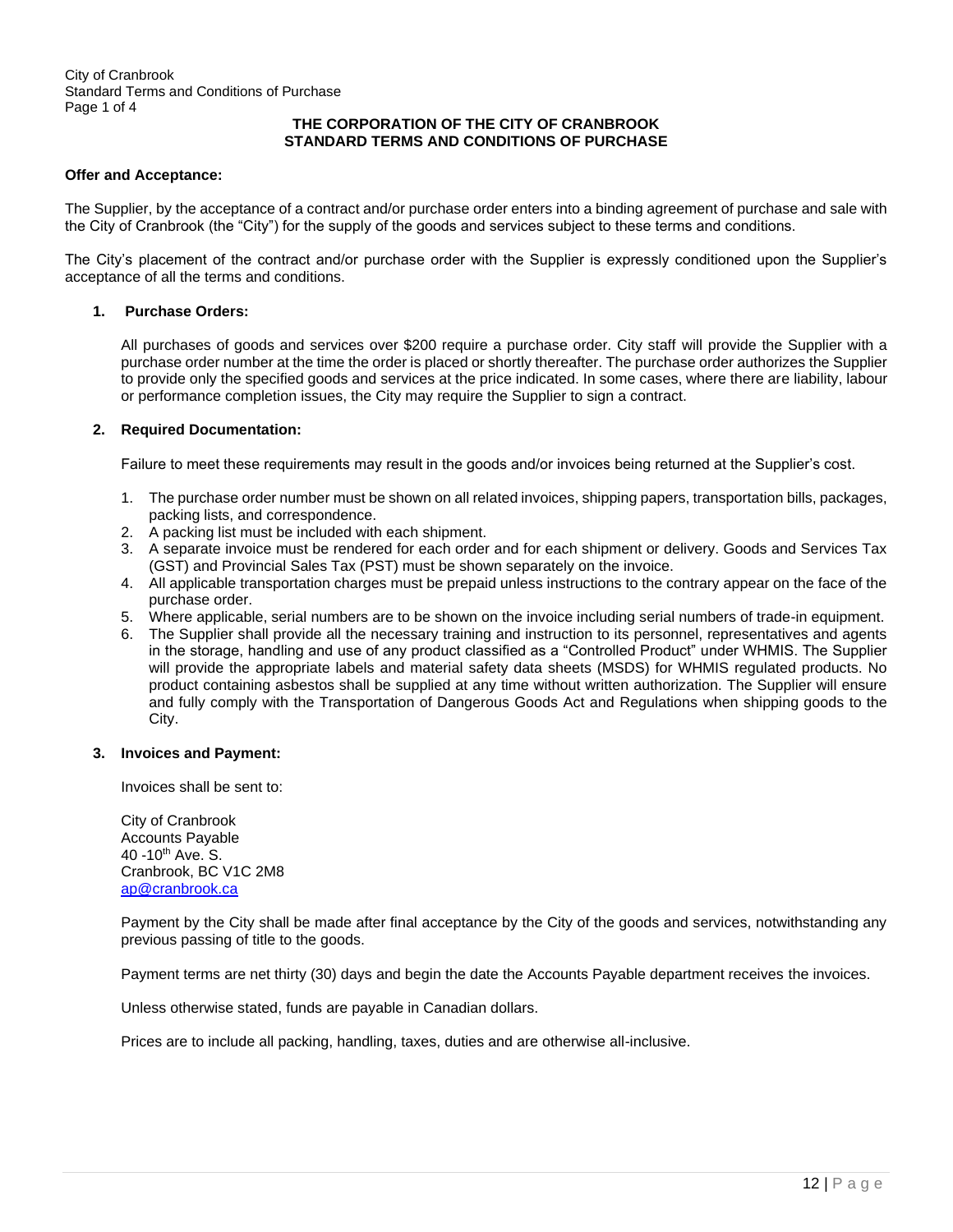City of Cranbrook Standard Terms and Conditions of Purchase Page 2 of 4

#### **4. Customs:**

For any shipments originating outside of Canada, the Supplier shall attach all required customs documents to the shipment. Payment of duties will be as per the terms of the purchase order/contract. The City's Custom Broker Contact Information: H.H. Smith Ltd., P.O. Box 30, Coutts, AB, T0K 0N0. Phone (403) 344-3822, Fax (403) 344-3027.

### **5. Delivery:**

Time is of the essence. The Supplier must immediately advise the City of a shortage or delay of any kind. If delivery of goods and services is not completed by the date required, the City reserves the right to terminate this contract and/or purchase order in whole or in part and to purchase substitute goods and services elsewhere and charge the Supplier with any incidental or consequential damages that might be incurred.

The City shall not be liable for failure to take delivery of the goods and/or services ordered herein due to labour difficulties, acts of God, fortuitous events or other causes of a like or unlike nature reasonably beyond its control. Deliveries not taken during such period may be eliminated from this order at the City's option without liability on its part.

### **6. Changes/Modifications/Termination:**

The City reserves the right at any time, to cancel or terminate this order in whole or in part by written or verbal notice confirmed in writing, or to make changes in any one or more of the following: quantity, specifications, methods of shipment or packing, and place or timing of delivery. If any such change causes an increase or decrease in the cost of, or the time required for performance of this contract and/or purchase order, an equitable adjustment shall be made in the price or delivery schedule, or both. No agreement or understanding to modify this contract and/or purchase order shall be binding upon the City unless in writing and signed by the City's authorized agent.

#### **7. Inspection**

All goods and services purchased hereunder are subject to inspection and approval upon delivery at the City's place of business. The City reserves the right to reject and refuse acceptance of goods and services which are not in accordance with the City's specifications or not in compliance with the Supplier's warranty (expressed or implied). Goods not accepted will be returned to the Supplier at the Supplier's expense. Payment for any good or service hereunder shall not be deemed an acceptance thereof. In the event the City judges the quality of the article, material or service to be deficient, the City may cancel the order by returning the goods at the Supplier's expense and debiting the Supplier's account with the original purchase cost.

### **8. Title:**

The City shall not be deemed to accept the merchandise until the City actually receives, inspects and accepts such merchandise at its place of business. Insofar as the order specifies FOB point, the City shall accept title for the goods at that point only. Materials not sold FOB destination must be prepaid and charged. Transportation charges, other than postage, must be supported by documentation. Materials shipped parcel post must be insured. COD charges will not be accepted.

### **9. Risk of Loss:**

Risk of loss or damage of the goods and services provided under this contract and/or purchase order shall not pass to the City until delivery at its place of business.

#### **10. Holdback:**

For the supply of both materials and services, holdback of payment may be made in accordance with the requirements of the *Builder's Lien Act of BC*.

### **11. Shipping containers:**

All packing cases, bales and cartons, etc. in which the articles or materials may be shipped shall become, without charge, the City's property on receipt, unless otherwise stipulated.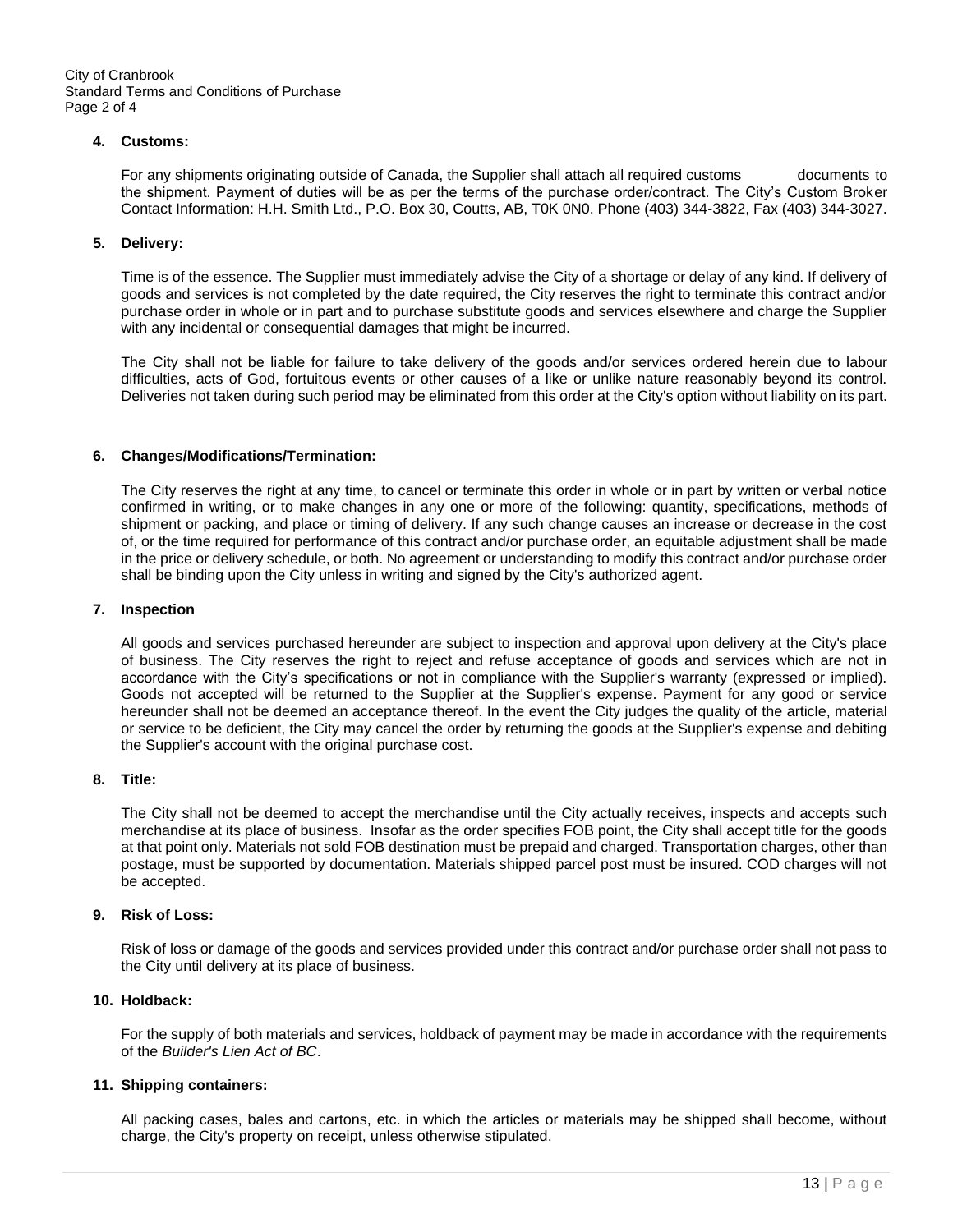City of Cranbrook Standard Terms and Conditions of Purchase Page 3 of 4

### **12. Warranty:**

Without limitation to any additional warranties provided by the Supplier, whether indicated on the face of the purchase order or otherwise provided, the Supplier warrants that:

- 1. All goods shall be of merchantable quality and free from defects in workmanship and materials;
- 2. All goods shall strictly conform to applicable samples, specifications and drawings;
- 3. All goods and services shall be fit for the purpose intended by the City;
- 4. All goods shall be free and clear of all liens, charges and encumbrances;
- 5. The goods and services shall comply with the standards set forth by applicable federal, provincial, municipal and industry regulatory agencies;
- 6. The shipping and handling of any hazardous material will be made in accordance with all applicable laws and regulations; and
- 7. The goods and services shall comply with all applicable environmental protection laws and regulations.

Unless a longer warranty period is specified in the contract and/or on the purchase order or is otherwise provided, the foregoing warranty shall be valid for one year from the date of acceptance of the goods and services by the City. If at any time prior to the expiration of any applicable warranty period, any weakness, deficiency, failure, breakdown or deterioration in workmanship or material should appear or be discovered in the goods or services furnished by the Supplier, or is the goods and services do not conform to the terms and conditions of the contract and/or purchase order, the City may at its option:

- 1. Require the Supplier to promptly replace, redesign or correct the defective and non-conforming goods and services at no expense to the City, or
- 2. The City may replace or correct the defective goods and services and charge the Supplier with all expenses incurred by the City. The Supplier agrees to indemnify and save harmless the City, its members, officers, employees, assigns, agents, clients and the public from any liability, loss, cost and expense arising either directly or indirectly, from breach of any warranty given by the Supplier hereunder.

#### **13. Assignment:**

No right of interest in this contract and/or purchase order shall be assigned by either party without the written consent of the other, and no delegation of any obligation owed, or of the performance of any obligation by either the City or Supplier shall be made without the written consent of the other party.

#### **14. Imports:**

If the Supplier manufactures or purchases any goods involved in this contract, outside of Canada, he must ensure that he, his agent, or representative is the "Importer of Record" for customs purposes.

### **15. Tax and Duties:**

The Supplier agrees that all Canadian Goods and Services Tax (GST) Provincial Sales Tax (PST) and/or Customs Duty entitlement provided for by the Excise Tax and/or Customs Tariff Acts and all tax duty rate decreases and/or exemptions, resulting from amendments reclassifications, remissions or clarifications thereof on tax and/or duty applicable priced goods/materials involved, whether recognized or not at the time the order is awarded, shall be passed onto the City. Otherwise said order is based on the specific GST/HST and/or Customs Duty status shown, which must be adhered to and all invoice billings must agree accordingly.

### **16. Insurance:**

All Suppliers/Contractors providing services to the City are required at a minimum to carry \$2,000,000 Commercial General Liability Insurance with the City of Cranbrook named as an additional insured party. The City reserves the right to modify the type of insurance coverage and the coverage amount required to be carried by the Supplier/Contractor. Proof of insurance must be provided to the City prior to commencement of work.

#### **17. Business License:**

All Suppliers/Contractors conducting business within City limits will have a valid City of Cranbrook business license if required as per City of Cranbrook Business License Bylaw No. 3194 as amended from time to time or replaced. The Canadian Rockies International Airport is considered within City limits.